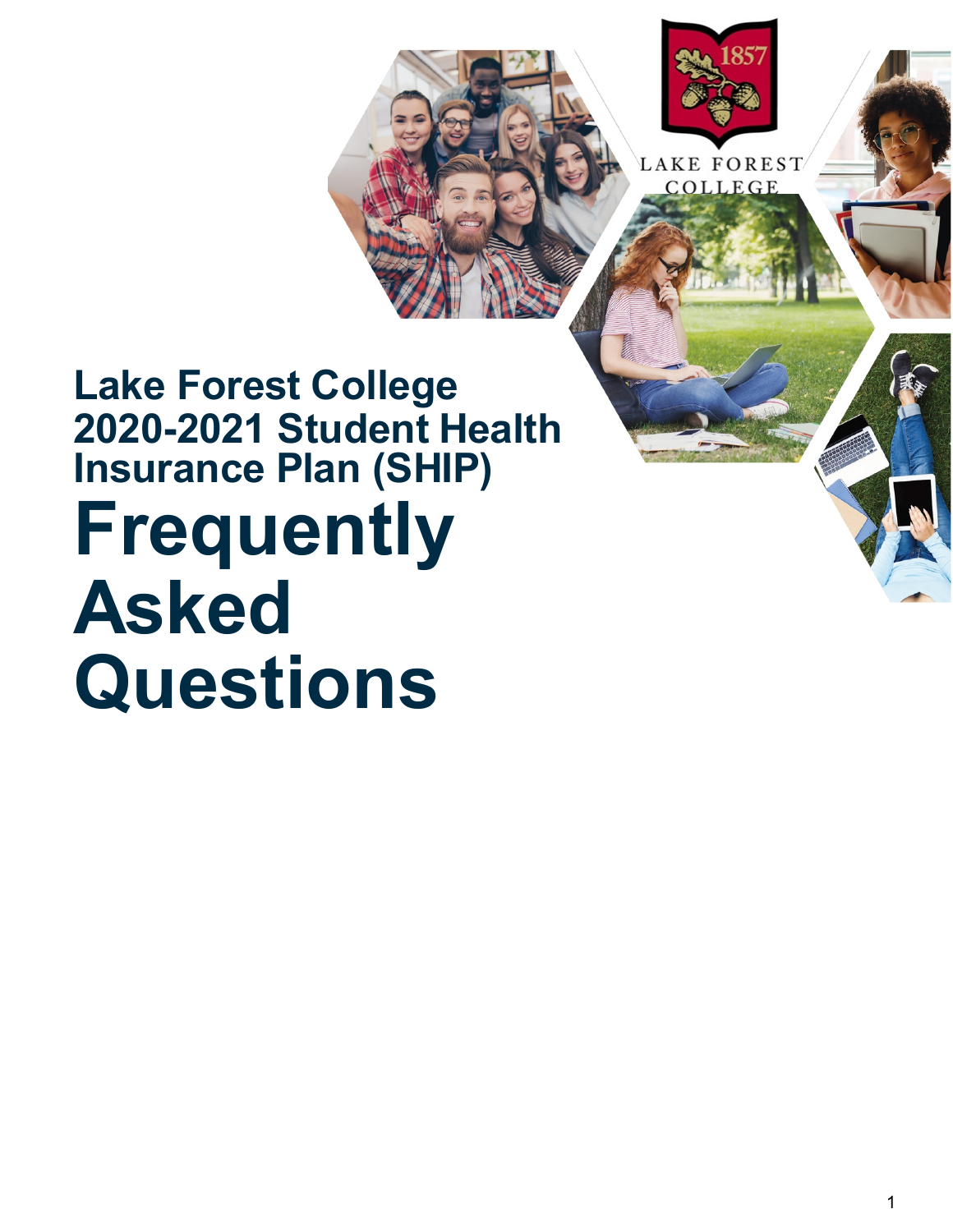### **Log in**

- 1. Go to [www.gallagherstudent.com/LakeForest](http://www.gallagherstudent.com/LakeForest).
- 2. On the top right corner of the screen, click "Student Login".
- 3. Follow the login instructions.

#### **Enroll**

- 1. Go to [www.gallagherstudent.com/LakeForest](http://www.gallagherstudent.com/LakeForest).
- 2. Click "Student Waive/Enroll".
- 3. Log in (if you haven't already) by following the instructions on the website.
- 4. Click the "I want to Enroll/Waive" button.
- 5. Follow the instructions to complete the form.
- 6. Save a copy of your reference number.

#### **Waive**

If your current insurance plan is comparable to the SHIP:

- 1. Go to [www.gallagherstudent.com/LakeForest](http://www.gallagherstudent.com/LakeForest).
- 2. Click "Student Waive/Enroll".
- 3. Log in by following the instructions on the website (if you haven't already).
- 4. Click the "I want to Enroll/Waive" button.
- 5. Follow the instructions to complete the form.
- 6. Save a copy of your reference number. This number only confirms submission, not approval of your form.

#### **Edit my Form after it's submitted**

If it is before the waiver/enrollment deadline:

- 1. Go to [www.gallagherstudent.com/LakeForest](http://www.gallagherstudent.com/LakeForest).
- 2. Log in (if you haven't already) by following the instructions on the website.
- 3. Click "View My Submitted Forms".
- 4. Select the form you want to edit.
- 5. Update the form as needed.
- 6. Click "Submit Edit."

After the wavier/enrollment deadline, forms cannot be edited. Please contact Customer Service if you have any issues.

#### **Rescind my Form after it's submitted**

If it is before the waiver/enrollment deadline:

1. Go to [www.gallagherstudent.com/LakeForest](http://www.gallagherstudent.com/LakeForest).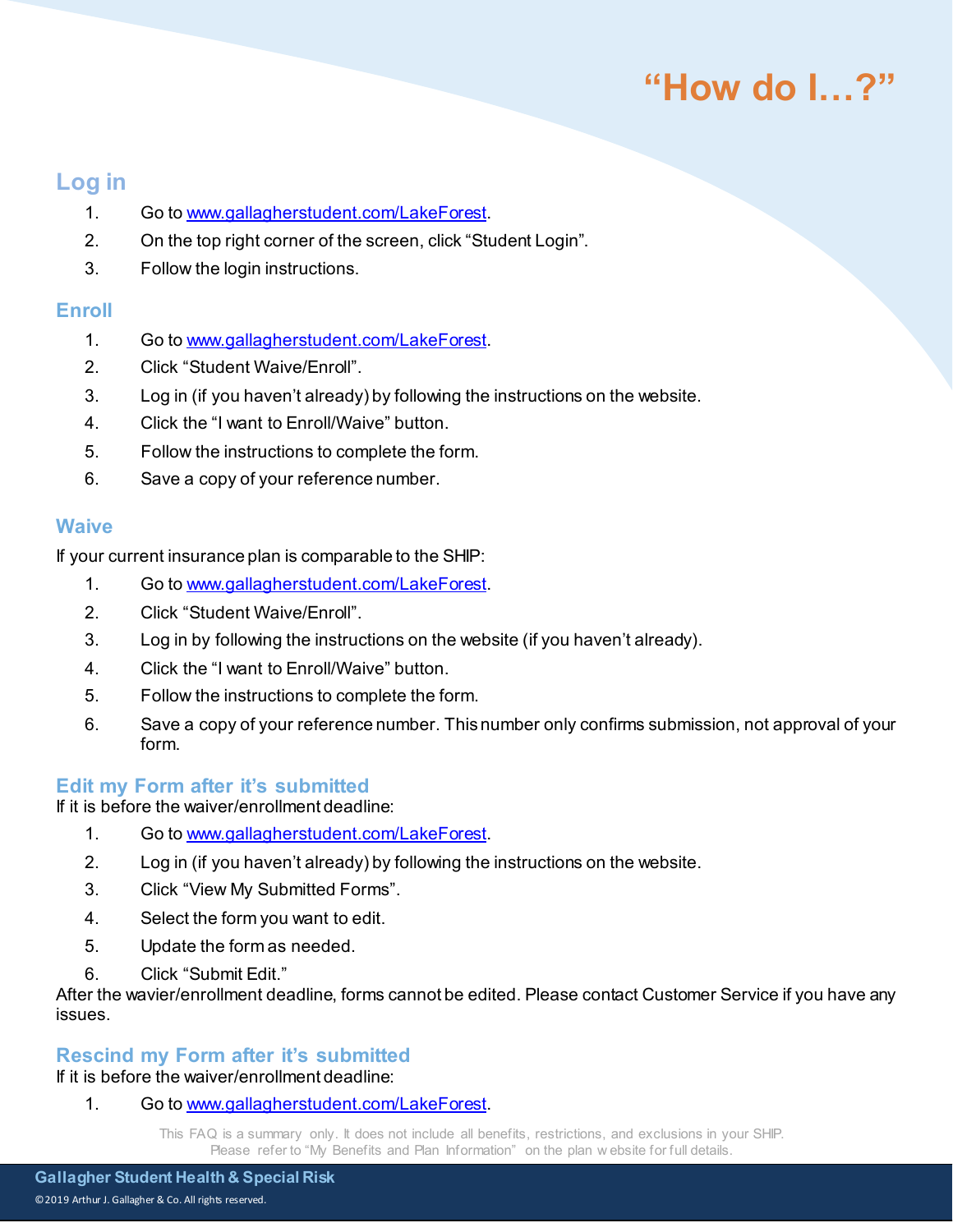- 2. Log in (if you haven't already) by following the instructions on the website.
- 3. Click "View My Submitted Forms".
- 4. Select the form you want to rescind.
- 5. Scroll all the way to the bottom of the form
- 6. Click "Rescind."

After the wavier/enrollment deadline, forms cannot be rescinded. Please contact Customer Service if you have any issues.

#### **Obtain an ID card**

ID cards are usually available 5-7 business days after your eligibility is confirmed.

- 1. Go to [www.wellfleetstudent.com.](http://www.wellfleetstudent.com/) Enter your school name in the "Find Your School" search box.
- 2. If you have created a Wellfleet account in the past, log in.
- 3. If you have not created a Wellfleet Account, click "Create New Account" and complete the registration process. Please note that you must add zeros to your student ID number to make it nine digits.
- 4. Use the "Student Options" tab located at the top of the page to view, email, or print your ID card.

#### **Obtain a tax form**

If the federal government requires reporting of health insurance coverage for 2020, tax forms will be mailed to the address on file by either the Insurance Carrier or the Claims Administrator. Please refer to the Important Contact Information Section of this document for further information.

#### **Print a Verification Letter**

Verification Letters are usually available 5-7 business days after your eligibility is confirmed.

- 1. Go to [www.gallagherstudent.com/LakeForest](http://www.gallagherstudent.com/LakeForest).
- 2. On the left toolbar, click "Account Home".
- 3. Log in by following the instructions on the website (if you haven't already).
- 4. Under "My Account", click on "Authorize Account."
- 5. Enter your Student ID number and your date of birth.
- 6. Click on "Authorize Account."
- 7. You will be redirected to the "Account Home" page, then click on "Verification Letter" under "Coverage History."

#### **View my account information**

- 1. Go to [www.gallagherstudent.com/LakeForest](http://www.gallagherstudent.com/LakeForest).
- 2. Log in by following the instructions on the website (if you haven't already).
- 3. Under "My Account," click on "Authorize Account".
- 4. Enter your Student ID number and your date of birth.
- 5. Click on "Authorize Account".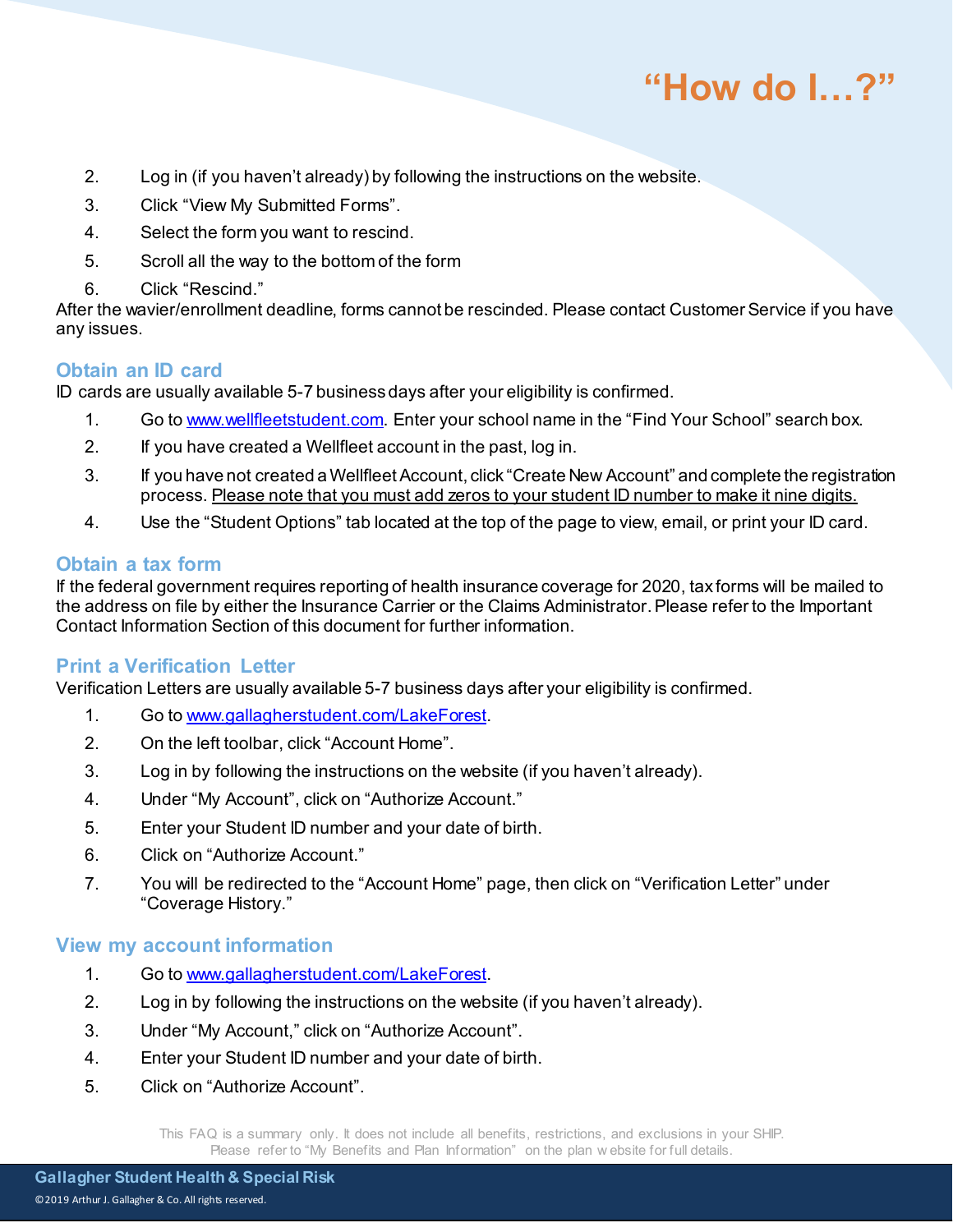

6. You will be redirected to the "Account Home" page where you can see your current coverage, claims ID number (if applicable), and contact information.

#### **Change my address**

Please contact your school to update your address.

#### **Find a Doctor**

- 1. Go to [www.gallagherstudent.com/LakeForest](http://www.gallagherstudent.com/LakeForest) and click on "Find a Doctor"
- 2. Log in by following the instructions.

#### **Find a Participating Pharmacy**

- 1. Go to [www.gallagherstudent.com/LakeForest](http://www.gallagherstudent.com/LakeForest) and click on "Pharmacy Program"
- 2. Log in by following the instructions.

### **Insurance Plan Benefits**

#### **What benefits does your SHIP provide?**

Your SHIP is fully compliant with the Affordable Care Act (ACA) and all other federal and state mandates. It pays for a variety of medical services, including hospital room and board, inpatient and outpatient surgical procedures, labs and x-rays, chemotherapy and radiation, inpatient and outpatient mental health services, physician office visits, consultant visits, ambulance, emergency care and prescription drugs. It also covers intercollegiate sports injuries up to \$2,500 per accident.

It covers preventive care services at no cost when you use In-Network providers. This includes routine physicals and examinations, screenings, GYN examinations, and most immunizations.

It pays for 80% of your medical fees when you use In-Network providers. This is the advantage to using innetwork providers. When you use Out-of-Network providers the coinsurance is less which means your potential out-of-pocket costs are more. There may be copayments and deductibles you'll be responsible for paying.

- It has a \$250 per policy deductible for in-network medical services.
- It has a \$500 per policy year deductible for out-of-network medical services.
- For prescription drugs from participating pharmacies, you will pay:
	- a \$10 copay for a 30-day supply of a generic/Tier-1 drug
	- a \$25 copay for a 30-day supply of a preferred brand name/Tier-2 drug,
	- a \$45 copay for a 30-day supply of a non-preferred brand name/Tier-3 drug.
- Note: in some cases, your doctor must get permission from the insurance company before prescribing a drug. You can see which drugs require preapproval by visiting your school's page at www.gallagherstudent.com.

**Need more information about your plan?** Go to [www.gallagherstudent.com/LakeForest](http://www.gallagherstudent.com/LakeForest).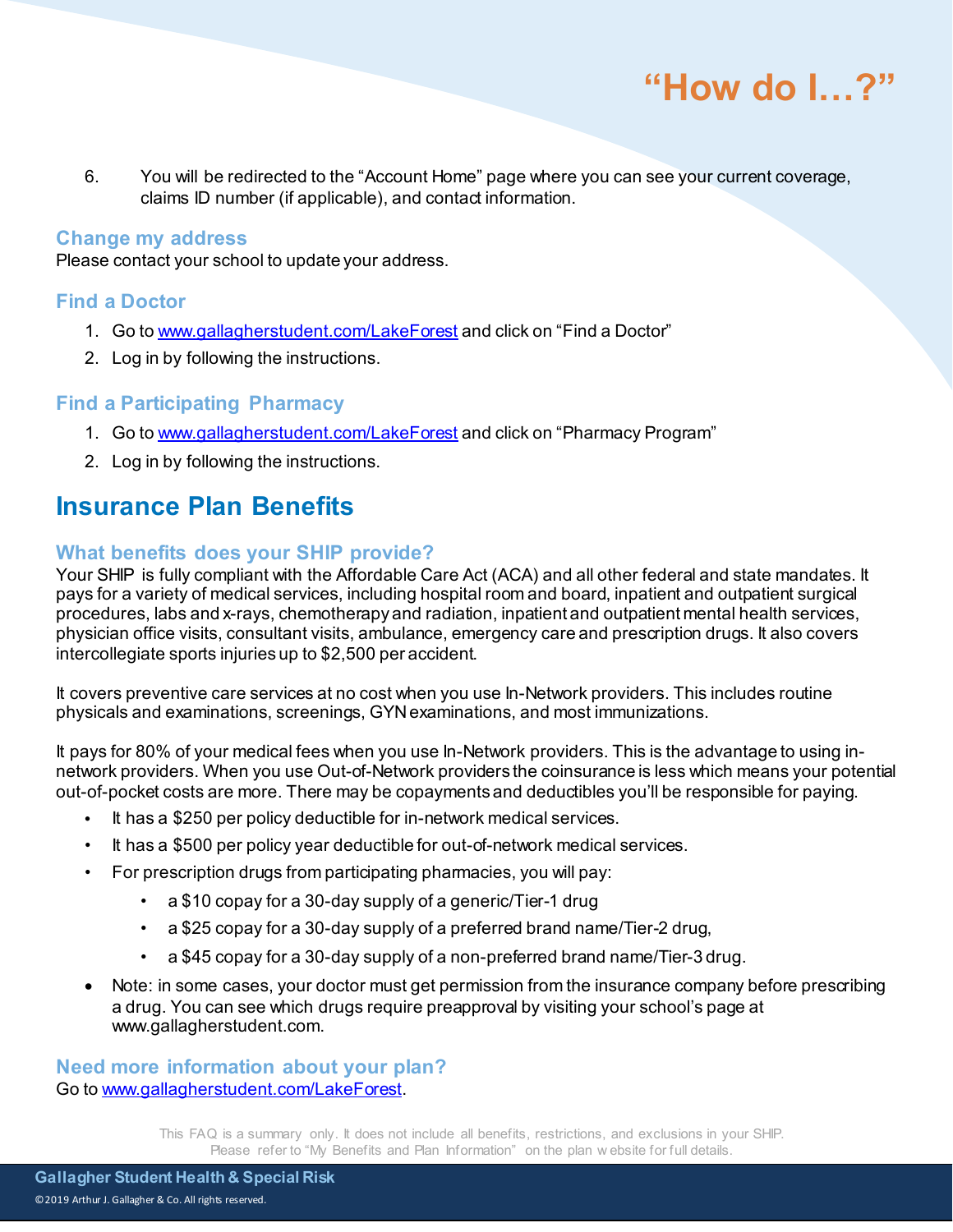#### **What changes have been made to the Plan for the 2020-2021 Policy Year?**

- The pharmacy benefits manager changed from Cigna Pharmacy Network to Wellfleet Rx.
- The Wellfleet formulary has some Rx fill limits and pre-authorization requirements...

#### **Does your plan include dental and/or vision benefits?**

If you're 18 or younger, you can get preventive dental and vision benefits with this plan. For details, refer to your SHIP brochure or certificate.

#### **More information about your dental and vision options**

To enroll in a voluntary dental plan or vision plan (additional cost), go to [www.gallagherstudent.com/LakeForest](http://www.gallagherstudent.com/LakeForest). The types of plans and availability of plans vary by state. The voluntary vision plan is not available in the following states: MA, MD, MT, NM, NY, RI, WA, PA (certain counties).

#### **How much does the SHIP cost?**

|                | Annual Coverage Period<br>$(08/15/2020 - 08/14/2021)$ | <b>Spring Coverage Period</b><br>$(01/1/2021 - 08/14/2021)$ |
|----------------|-------------------------------------------------------|-------------------------------------------------------------|
| <b>Student</b> | \$1,875.00                                            | \$1,215.00                                                  |

#### **Do I need a referral from my school's Health Services to see an off-campus health provider?**

No, you don't need a referral. However, seeking care or advice first from The Health & Wellness Center is a good idea, since they can connect you with valuable on-campus services or refer you to providers they know off-campus. For more information, visit your school's Health Services website <http://www.lakeforest.edu/studentlife/health/services/>

#### **Am I still covered if I live off campus or I'm traveling or studying abroad?**

Yes, your plan covers you wherever you are - during semester breaks and summer vacation. This is true even if you're traveling or studying abroad. As long as you're enrolled in SHIP and you paid your premiums, you'll be covered.

#### **More information about off-campus, travel and study abroad**

In addition to being covered for medical treatment and services, your plan also offers 24-hour Worldwide Travel Assistance which includes services ranging from a lost passport to helping with emergency medical assistance or arranging for emergency medical evacuation or repatriation of remains. It's important to contact Travel Guard to make the arrangements for you, so contact them before making arrangements on your own. If you don't contact them first, these services will not be covered.

Other information about seeking medical care abroad:

- Always keep your SHIP ID card with you.
- Save a copy of the plan brochure and/or bookmark your student health website.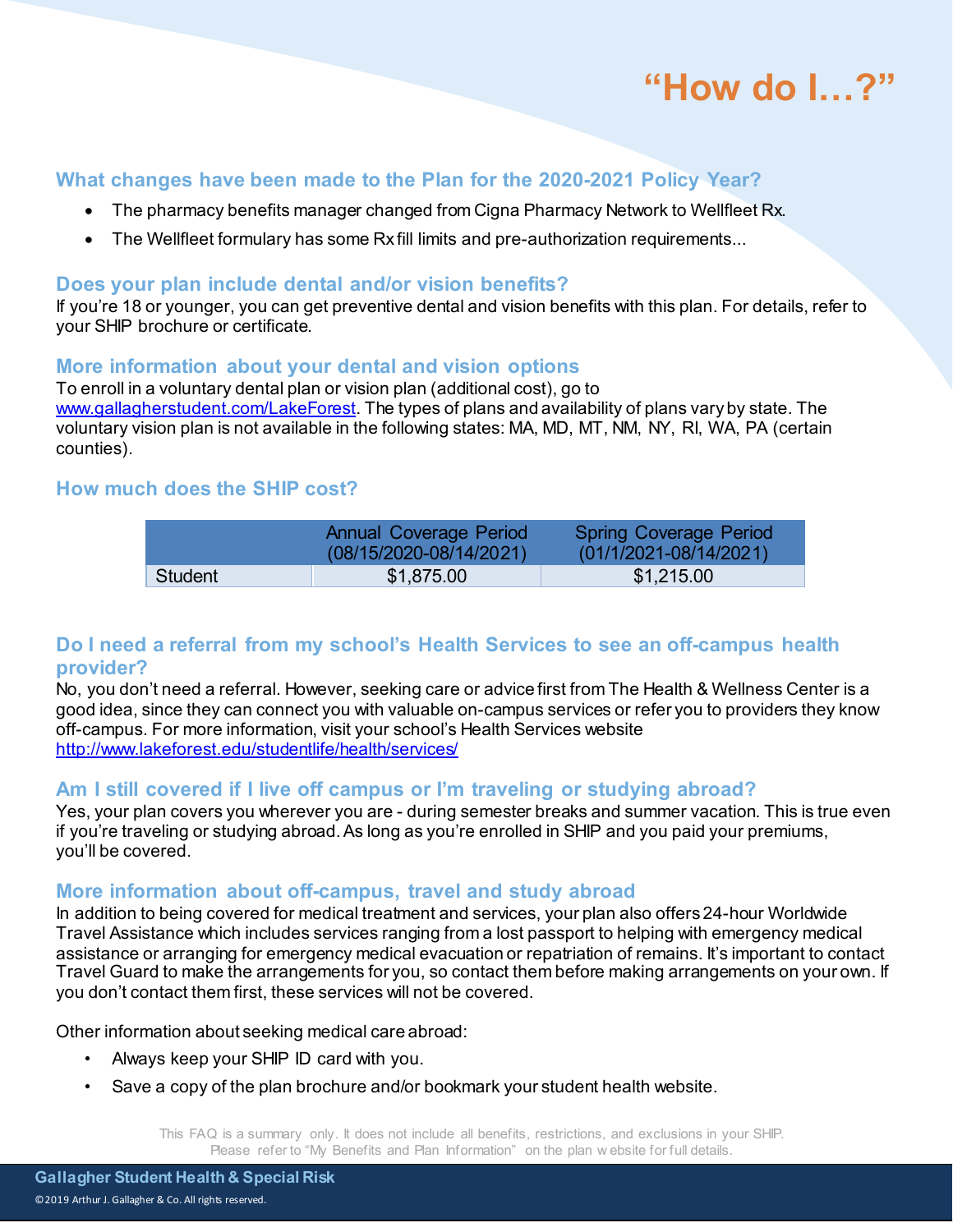

- If you get sick while abroad, you will likely need to pay for your care first and then need submit bills for reimbursement. Your covered expenses will likely be considered an Out-of-Network expense.
- Before you submit claims for reimbursement, have the itemized bill(s) translated into English. Also include a letter informing the claims administrator you already paid for the healthcare service and need to be reimbursed.
- Write your name, ID number, address, and school name are on your bill(s). This will help the claims company process your reimbursement request correctly and promptly.

#### **Does my plan still cover me after I graduate?**

You will be covered under your SHIP until the end of the policy period for which you are enrolled and have paid your premium. If you enrolled and paid for annual coverage and graduate in the spring, you will be covered until the end of the policy year.

### **Eligibility, Enrollment & Waiving**

#### **Am I eligible for student health insurance?**

Enrollment in a health insurance plan is required for all students at Lake Forest College. To ensure compliance with this policy, students (as defined below), are automatically enrolled in and billed for the Student Health Insurance Plan unless proof of comparable insurance coverage is documented. Documentation is provided by completing a waiver form identifying the in-force comparable coverage and submitting it by the posted deadline. If a form is not submitted by the deadline, the student will remain enrolled in the Student Health Insurance Plan for the policy year.

- All undergraduate students registered for at least half time or greater are automatically enrolled in and billed for the Student Health Insurance Plan.
- Graduate students and others are eligible to enroll in the Student Health Insurance Plan on a voluntary basis by notifying the Lake Forest College Business Office.

You must actively attend classes for at least the first 31 days after your policy begins. Home-study, correspondence, and online courses do not fulfill this requirement.

#### **Can I enroll my eligible dependents?**

The SHIP does not provide dependent coverage.

#### **What should I know before waiving coverage?**

Before waiving coverage, review your current policy and then consider these questions:

- Does your plan comply with the ACA? (See the FAQ, "What do you mean by 'comparable coverage'?")
- Will your current plan cover medical care beyond emergency services (i.e. doctor's office visits, diagnostic testing, x-rays, prescription drugs, mental health, etc.) on- and off-campus?
- Does your plan have doctors and hospitals near campus?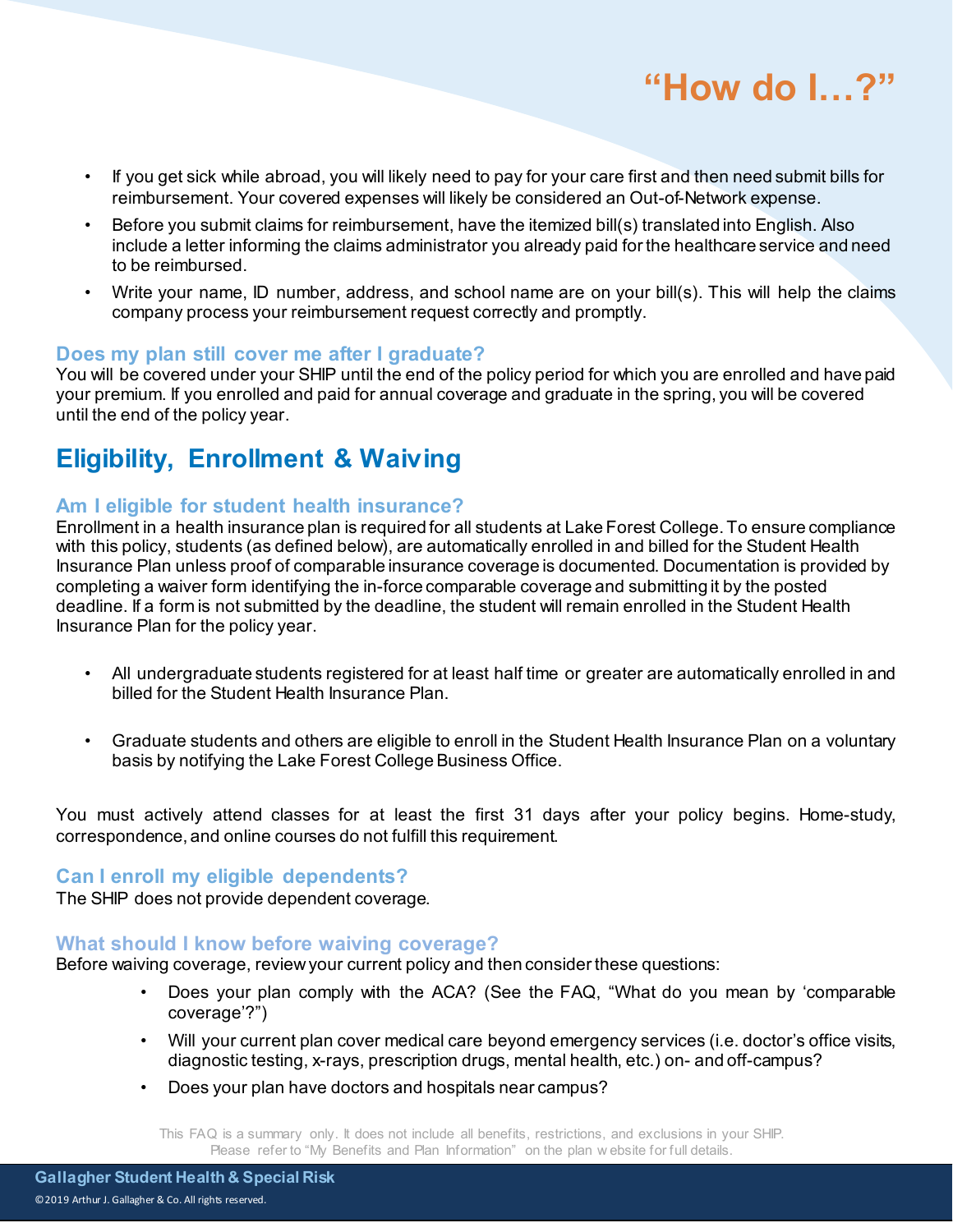- If you plan to travel elsewhere during the course of the year, does your coverage also extend to these areas?
- Is the annual cost of your SHIP less expensive than the cost of being added as a dependent to your parents' plan? Be sure to compare deductibles and total out-of-pocket costs, not just the annual premium.
- Does your current plan call for administrative pre-requirements, pre-certification, or primary-care physician referrals? Keep in mind that physician referrals may delay your access to treatment.

#### **More information about waiving coverage**

- If you don't complete a waiver form by the published deadline, you will be automatically enrolled in and billed for your SHIP.
- If you decide to waive coverage, you won't have another opportunity to enroll in SHIP until the following plan year unless you experience a qualifying event.
- You should submit an online form, whether enrolling or waiving.

#### **What do you mean by "comparable coverage"?**

If your current plan is an HMO, your coverage will likely be limited—or not available—outside of your HMO's service area. As a result, it probably won't be considered a "comparable" plan.

Confused about waiving your SHIP coverage? Before deciding what to do, compare your current health insurance plan to your SHIP coverage. Consider your possible out-of-pocket costs – deductibles, copays, coinsurance and out-of-pocket maximums. You may find your current plan's out-of-pocket costs to be higher than what you'll pay for SHIP. Moving to SHIP may be financially beneficial.

Non-comparable health plans include:

- Those that only provide emergency services
- International plans (includes plans not filed in the US)
- Travel insurance plans
- Health care sharing plans (includes Christian Ministries & Liberty Health Share)
- Out-of-state Medicaid plans
- Plans from insurance companies not located within the United States
- Prescription discount plans

If you decide to opt out of your SHIP, you must be insured by a plan that provides unlimited benefits with no maximums and no pre-existing condition limitations, for example. This means it must comply with the ACA and meet or exceed the benefits provided through the SHIP. Your plan must have participating providers and cover a range of services in and around the geographic area where you attend school. Services should include, but aren't limited to:

- Preventive and non-urgent care (this includes most immunizations)
- Prescription drugs
- Emergency care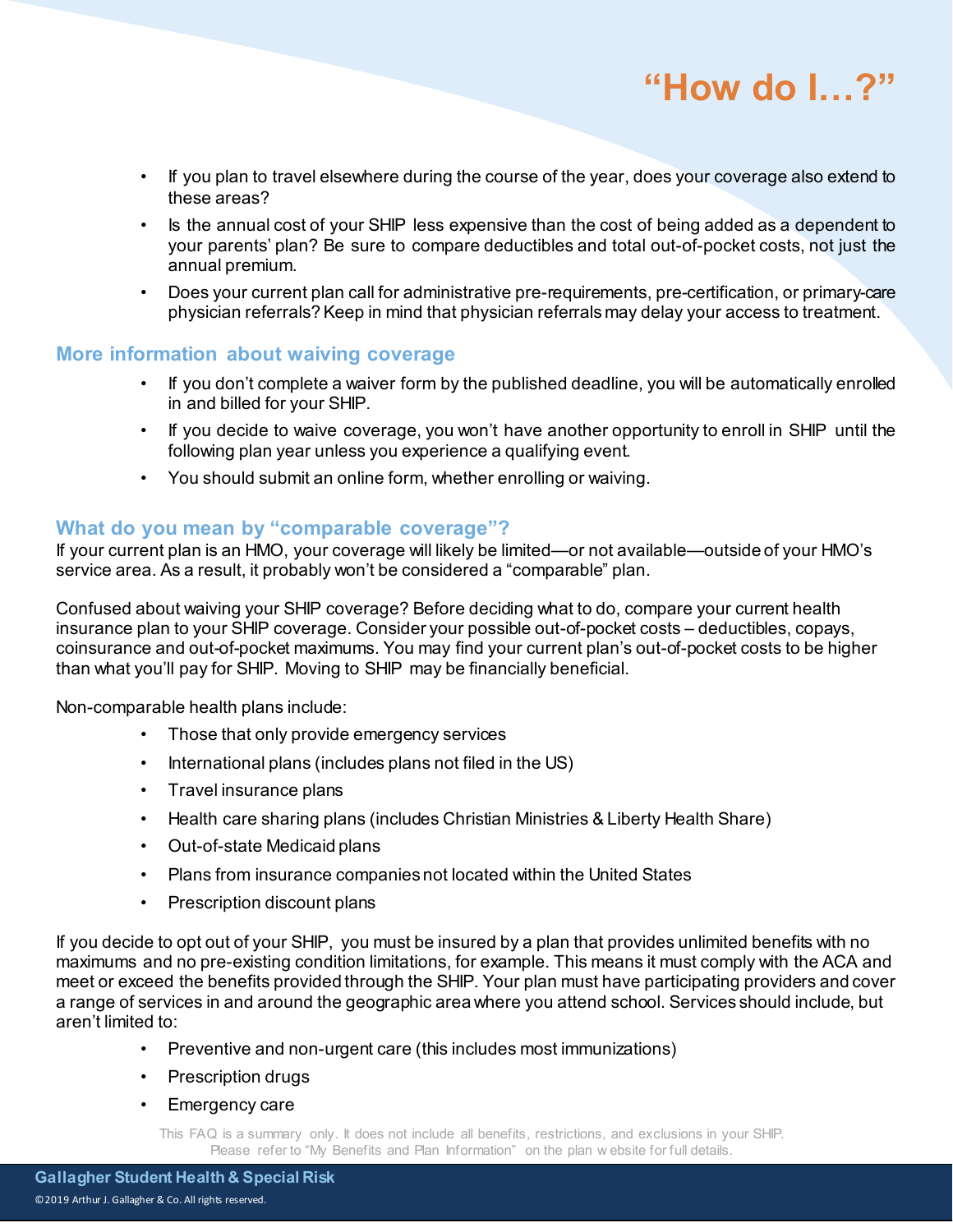- Mental health and substance abuse treatment
- Surgical care
- Inpatient and outpatient hospitalization
- Lab work
- Physical therapy
- Chiropractic care
- Diagnostic x-rays

For more information about the ACA, visit[: https://www.hhs.gov/healthcare/about-the-aca/index.html](https://www.hhs.gov/healthcare/about-the-aca/index.html)

#### **If I waive, but then lose coverage, can I enroll in SHIP?**

If you waive and then lose coverage under that plan (called a qualifying event), you may submit a Petition to Add request. The form can be found a[t www.gallagerstudent.com/](http://www.gallagerstudent.com/)LakeForest. Make sure you read the form carefully as it contains very specific information on the Petition to Add process. Qualifying events include:

- Reaching the age limit of another health insurance plan
- Loss of health insurance through marriage or divorce
- Involuntary loss of coverage from another health insurance plan

If your enrollment in SHIP is on a voluntary basis, there is no option to Petition to Add if you lose coverage with your current health insurance plan. If you missed the enrollment deadline you will need to wait until the next open enrollment period.

#### **How does the ACA affect my SHIP?**

Your SHIP fully complies with the ACA. Being ACA compliant means your plan offers essential health benefits which includes certain preventive services such as annual physical and gynecology exams and some immunizations. It also covers pre-existing conditions without any waiting period.

There is no longer a federal tax penalty for not having health insurance, but the mandate to have health insurance remains. There are some states that have kept a state tax penalty for not having health insurance as well as having additional insurance requirements.

If you are under the age of 26, you may be eligible to enroll as a dependent on your family's employer/group health insurance plan. Contact that plan for more information.

#### **May I use one of my state's marketplace health insurance plans to waive my SHIP?**

If you live in the state where you are attending school and bought insurance through your state's marketplace, you may be able to waive your SHIP. Please review these plans carefully. Many of them will have a deductible greater than that of your SHIP. This will increase your out-of-pocket costs. Also, many of these plans are HMOs with restrictive provider networks. Look at its provider network to be sure that you'll have In-Network providers near your campus.

Are you an international student? If so, then purchasing a subsidized marketplace plan or the state's Medicaid plan may jeopardize your visa status.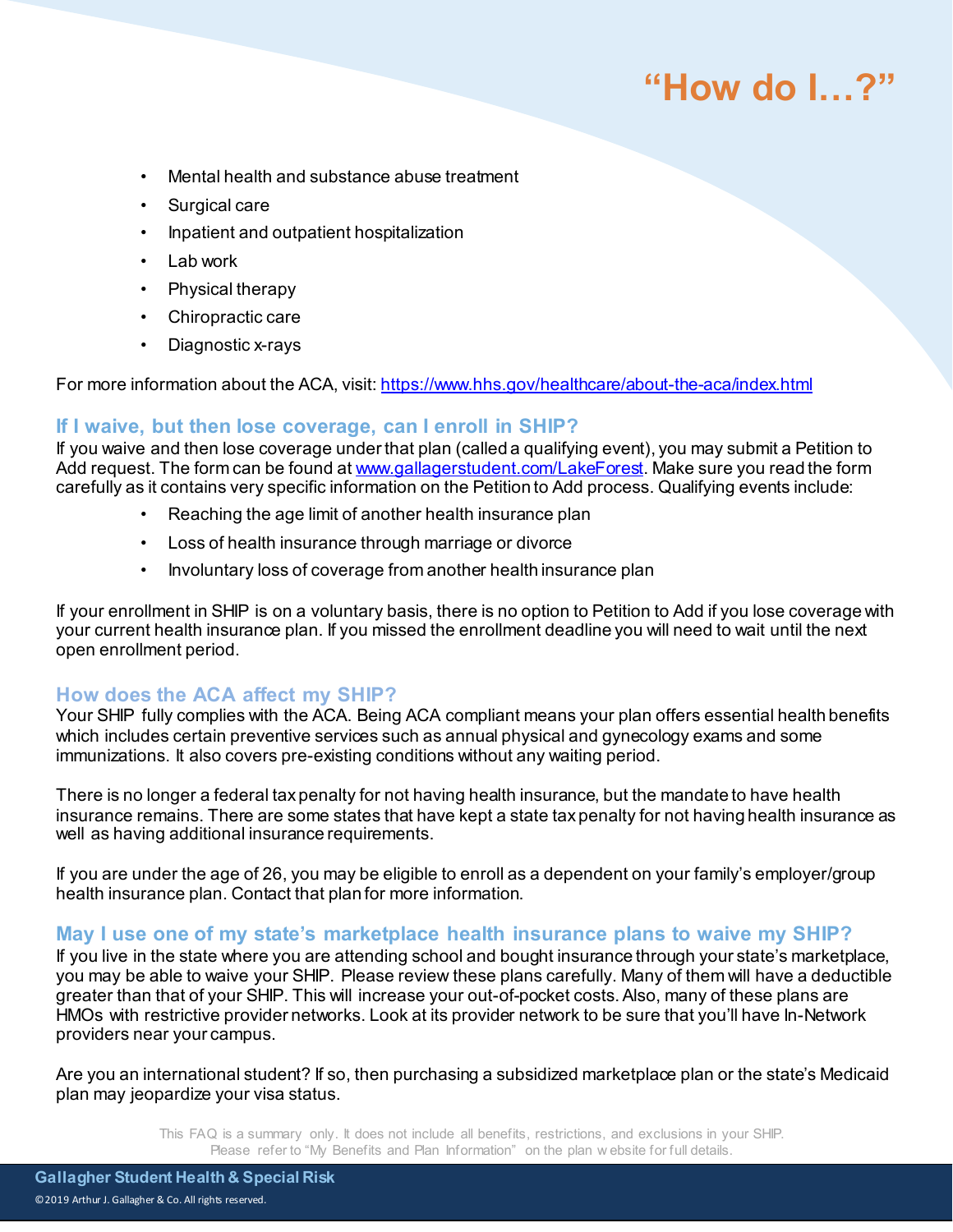Enrolling mid-year in a state marketplace plan will not allow you to cancel your SHIP.

#### **Once I'm enrolled in the SHIP, can I cancel it? Can I get a refund?**

Once you're enrolled in SHIP, you will remain enrolled in it for that coverage period. You have no option to terminate it unless you enter the armed forces. In that case, we will refund a pro-rated share of your premium.

### **Plan Enhancements**

#### **How to enhance your Student Health Insurance Plan**

You can enhance your SHIP by accessing several products available exclusively from Gallagher Student Health & Special Risk. They include:

- Basix Dental Savings Program—provides an exclusive discount arrangement, which can save you 20% to 50% off the cost of dental care.
- EyeMed Vision Care Program—allows you to receive discounted services at participating EyeMed providers.

Gallagher Student Health now gives you access to SilverCloud, an online behavioral health platform that provides behavioral health care and support for enrolled students. The platform delivers clinically proven, evidenced-based content, programs, and support for depression, anxiety, and stress. To learn more about your plan enhancements, visi[t www.gallagherstudent.com/](http://www.gallagherstudent.com/)LakeForest.

#### **What other types of insurance are available?**

Personal property and renters Insurance is available to all students and covers you while on- or off-campus, at home, or abroad.

All of your belongings including cell phones, laptops, clothing, books and much more are protected from accidental damage, theft, fire damage, and water damage. For details, go to

[www.gallagherstudent.com/property](http://www.gallagherstudent.com/property) to get a quote and enroll.

Please visit [www.gallagherstudent.com](http://www.gallagherstudent.com/) for complete details about additional insurance products and how to enroll.